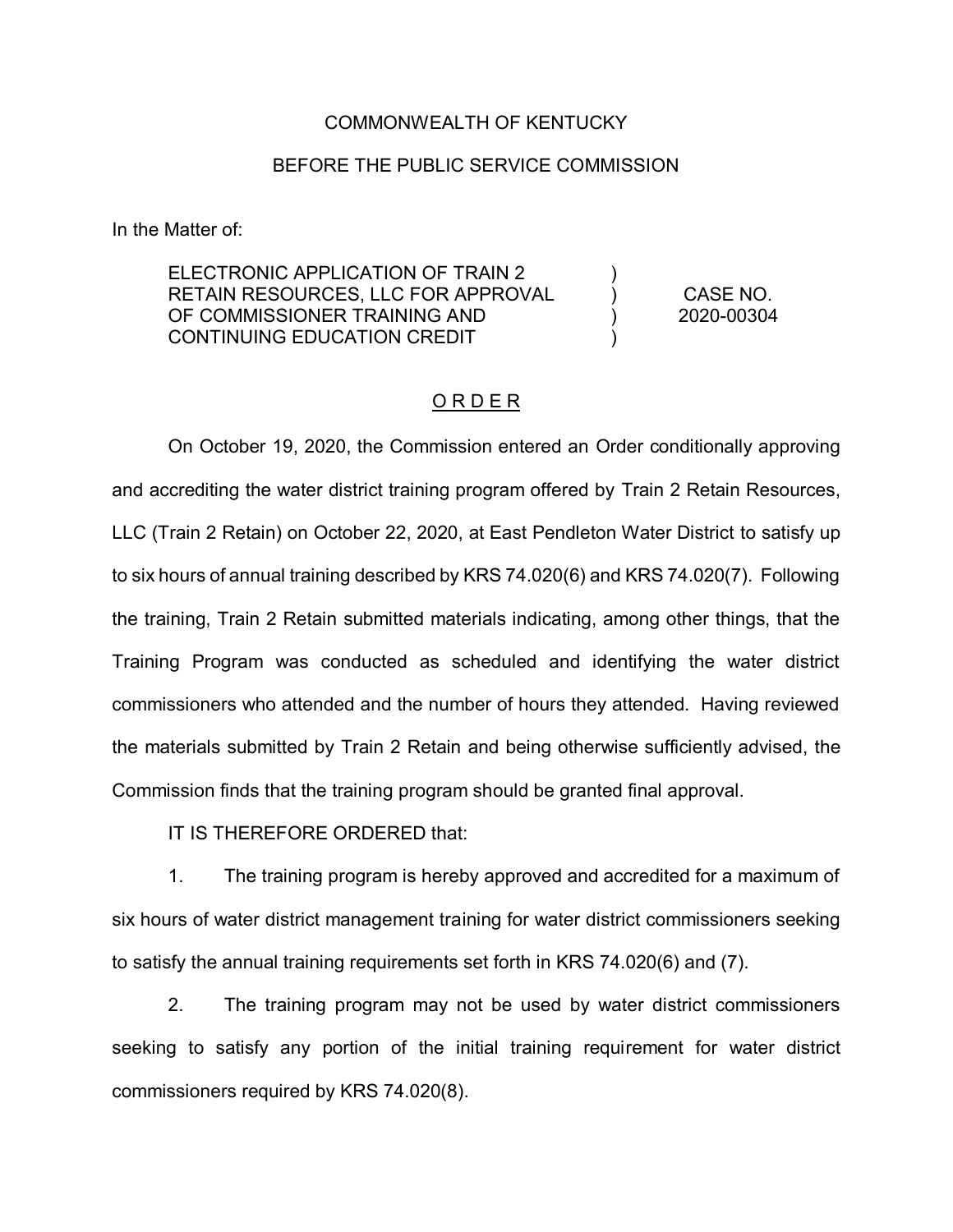3. This matter is closed and removed from the Commission's docket.

## [REMAINDER OF PAGE INTENTIONALLY LEFT BLANK]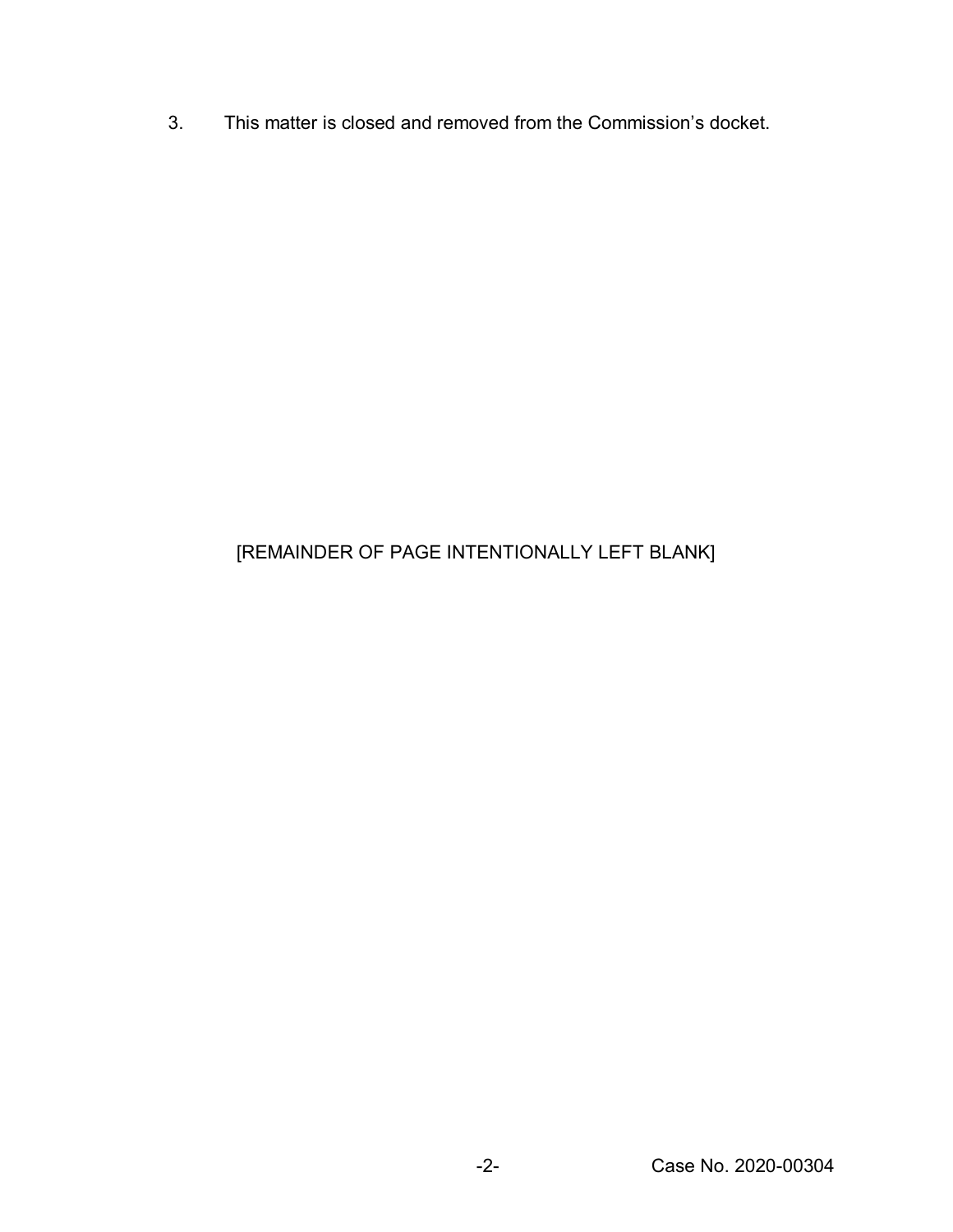By the Commission



ATTEST:

2 Bidwell

Executive Director